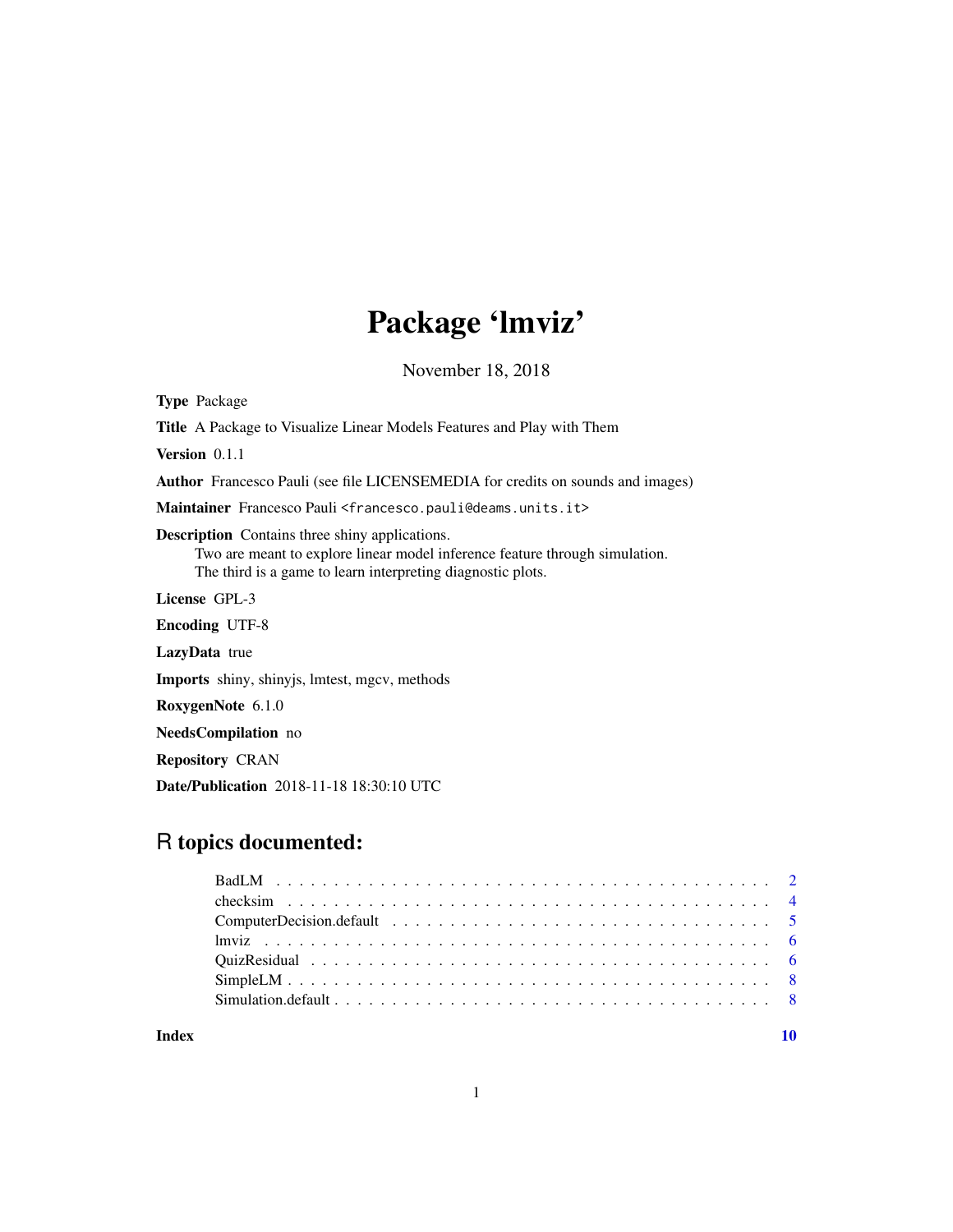<span id="page-1-1"></span><span id="page-1-0"></span>

#### Description

Launches the BadLM shiny app, a tool to explore the consequences of the violation of homoscedasticity and/or normality assumptions in a linear model

#### Usage

```
BadLM(dist.custom = NULL, dist.custom.veravar = NULL,
  dist.custom.param = NULL)
```
#### Arguments

dist.custom custom generator for Y, see examples below dist.custom.veravar variance function for dist.custom, see examples below dist.custom.param parameters for dist.custom, see examples below

#### Details

Allows to set a data generating mechanism for a response variable  $Y$  and an explanatory variable  $x$ such that  $E(Y|X=x) = \beta_1 + \beta_2 x$ , various possible distributions for Y are available, depending on the selected distributional assumptions the variance may also be set as a function of  $x$ . The program performs a number of simulations from the fit and visualizes the simulated sampling distributions of the estimators.

Full help is available from within the shiny app.

#### Value

None

#### Author(s)

Francesco Pauli, <francesco.pauli@deams.units.it>

#### Examples

```
## Not run:
if (interactive()){
BadLM()
# function to generate Y
dist=function(n,my,parvet,par,x) {
  my+parvet*rt(n,df=par[1])
}
```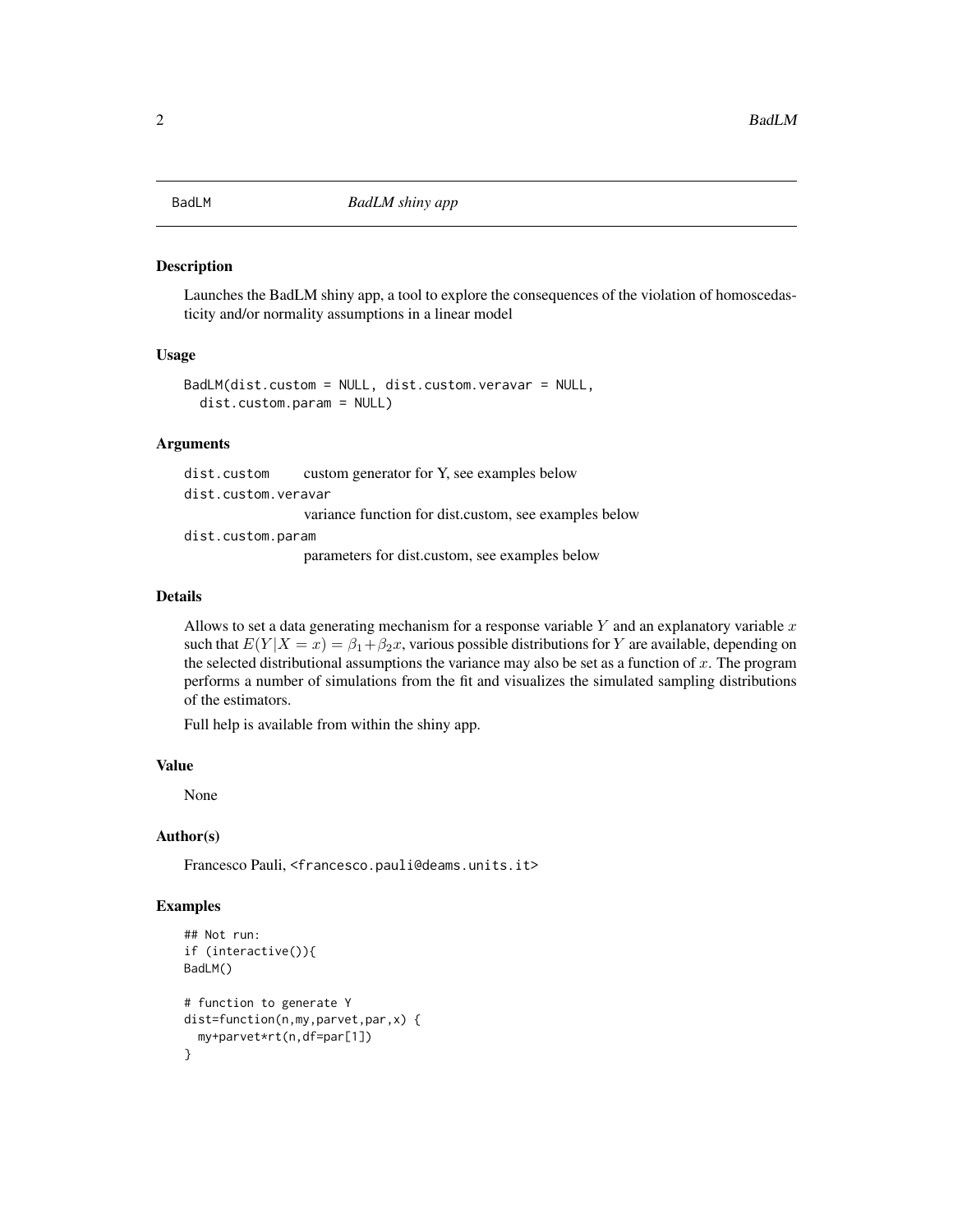#### $BadLM$  3

```
# function to give the true value of the variance
varfun=function(my,parvet,par,x){
 if (par[1]>2) {
   veravar=parvet^2*par[1]/(par[1]-2)
 } else {
   veravar=-1
 }
 return(veravar)
}
# dist and varfun must have those argument where
# my is the vector mean of Y
# parvet is g() computed at x values
# par is a vector of two parameters
param=list(nome="Student-t (bis)", #name of dist for drop down menu (optional)
          nomepar1="Gradi di libertà", #name of parameter 1 (optional)
          minpar1=1,maxpar1=30, #min/max of param 1 (needed)
          valuepar1=10, #initial value of param1 (optional)
           steppar1=0.1, #increment of param1 (optional)
           enableVarFunPanel=TRUE #whether the panel to input g should appear
)
BadLM(dist.custom=dist,dist.custom.veravar = varfun,dist.custom.param=param)
dist=function(n,my,parvet,par,x) {
my+rnorm(n,0,sqrt(par[1]+par[2]*x^2))
}
# function to give the true value of the variance
varfun=function(my,parvet,par,x){
return(par[1]+par[2]*x^2)
}
# dist and varfun must have those argument where
# my is the vector mean of Y
# parvet is g() computed at x values
# par is a vector of two parameters
param=list(nome="N(.,b1+b2*x^2)", #name of dist for drop down menu (optional)
          nomepar1="b1", #name of parameter 1 (optional)
          minpar1=1,maxpar1=3, #min/max of param 1 (needed)
           valuepar1=1, #initial value of param1 (optional)
           steppar1=0.1, #increment of param1 (optional)
           nomepar2="b2", #name of parameter 1 (optional)
          minpar2=0,maxpar2=3, #min/max of param 1 (needed)
           valuepar2=1, #initial value of param1 (optional)
           steppar2=0.1, #increment of param1 (optional)
           enableVarFunPanel=FALSE, #whether the panel to input g should appear
           showVarFun=TRUE
)
 BadLM(dist.custom=dist,dist.custom.veravar = varfun,dist.custom.param=param)
}
## End(Not run)
```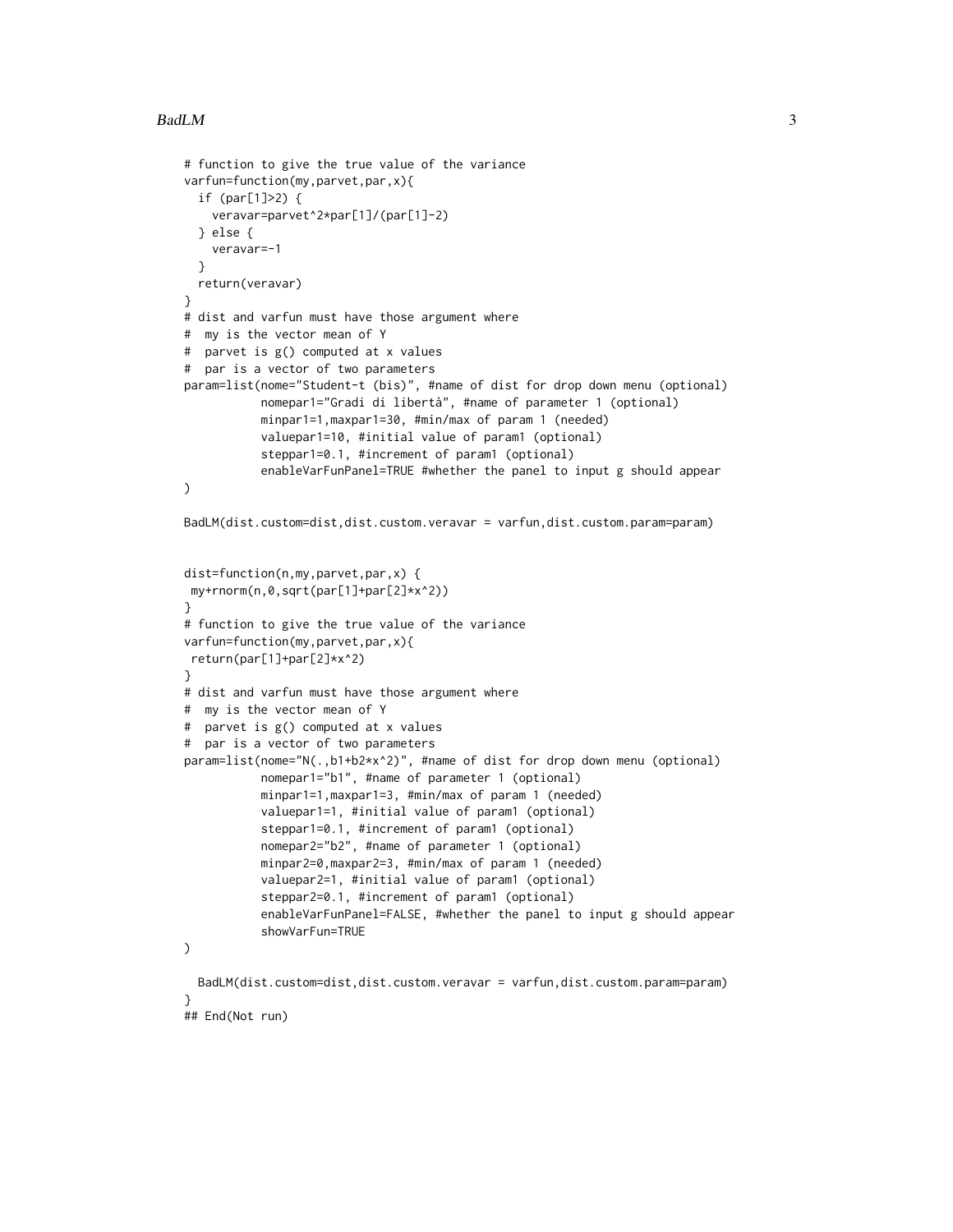<span id="page-3-1"></span><span id="page-3-0"></span>

## Description

Assesses (by simulation) the performance of an algorithm for detecting non linearity/heteroscedasticity/non normality ([ComputerDecision.default](#page-4-1)) on data generated by the function Simulation ([Simulation.default](#page-7-1)).

## Usage

```
checksim(m, ComputerDecision = ComputerDecision.default,
  Simulation = Simulation.default)
```
## Arguments

| m                | number of simulations                                                                                    |  |  |  |
|------------------|----------------------------------------------------------------------------------------------------------|--|--|--|
| ComputerDecision |                                                                                                          |  |  |  |
|                  | function which returns a computer guess on the violation of assumption (see<br>ComputerDecision.default) |  |  |  |
| Simulation       | function which return a sample generated according to different assumptions<br>(see Simulation.default)  |  |  |  |

## Value

| table | a 4x4 matrix, this is the frequency of the true data generating mechanism (rows) |
|-------|----------------------------------------------------------------------------------|
|       | and the computer guess (column)                                                  |

#### Author(s)

Francesco Pauli, <francesco.pauli@deams.units.it>

#### See Also

[ComputerDecision.default](#page-4-1),[Simulation.default](#page-7-1)

## Examples

checksim(10)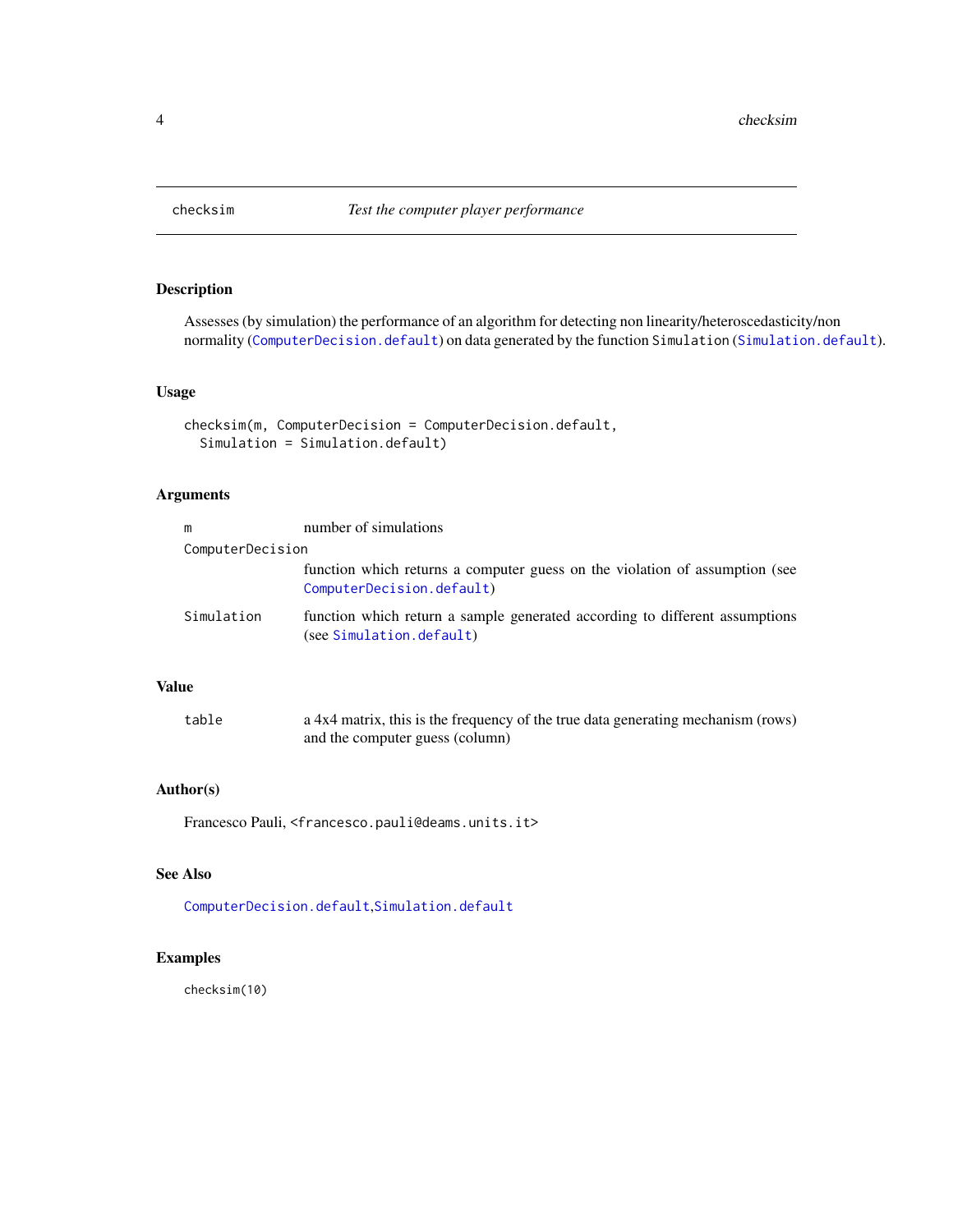<span id="page-4-1"></span><span id="page-4-0"></span>ComputerDecision.default

*Computer player decision*

## Description

Decides whether a fitted lm objects residuals are such that a violation of the assumptions of non linearity, heteroscedasticity, non normality occurs

## Usage

```
ComputerDecision.default(fit)
```
#### Arguments

fit an object returned by [lm](#page-0-0)

#### Value

An integer between 1 and 4 where 1=non linearity; 2=heteroscedasticity; 3=non normality; 4=no violation

## Author(s)

Francesco Pauli, <francesco.pauli@deams.units.it>

#### See Also

[Simulation.default](#page-7-1), [checksim](#page-3-1)

#### Examples

```
x=rnorm(10)
y=x+rnorm(10,0,0.4)
fit=lm(y~x)
ComputerDecision.default(fit)
```

```
x=rnorm(30)
y=x+rt(30,2)
fit=lm(y~x)
ComputerDecision.default(fit)
```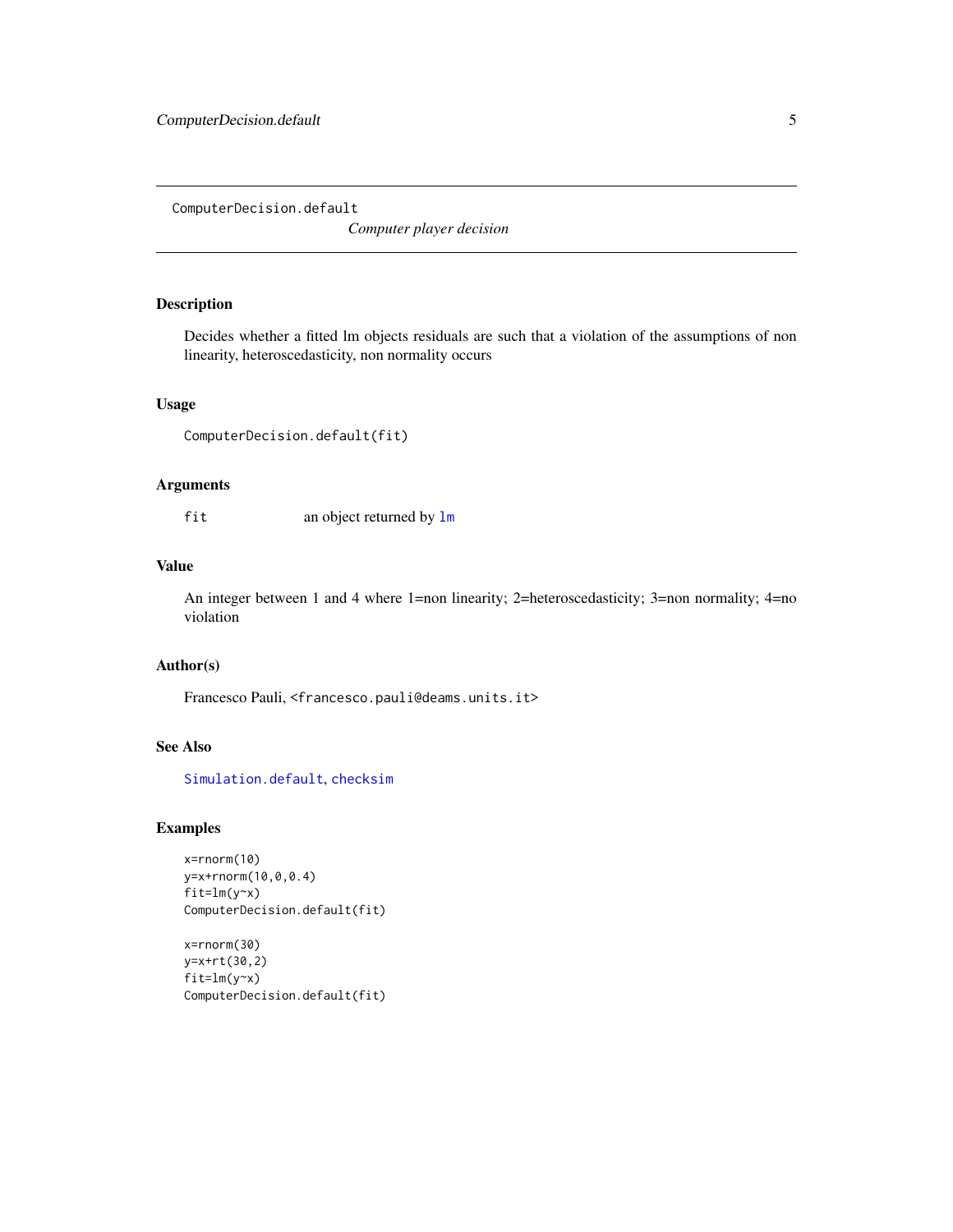<span id="page-5-0"></span>lmviz *lmviz: A package to visualize linear models features and play with them.*

## Description

The lmviz package contains three shyny apps

- [SimpleLM](#page-7-2) allows to input the parameters of a linear model and simulate from it, exploring the various diagnostics and sampling distributions
- [BadLM](#page-1-1) allows to set a data generating mechanism violating the homoscedasticity and/or normality assumptions of the linear model and explore by simulation its consequences on inference
- [QuizResidual](#page-5-1) a game in which the user is prompted to guess whether the diagnostic plots of a linear model suggest some hypotheses is violated

<span id="page-5-1"></span>

QuizResidual *QuizResidual shiny app*

#### Description

Launches the QuizResidual shiny app

#### Usage

```
QuizResidual(ComputerDecision = ComputerDecision.default,
  Simulation = Simulation.default, dir.images = NULL,
  dir.sounds = NULL)
```
#### Arguments

ComputerDecision

|            | the function to be used to state the answer of the computer player (see Computer Decision. default)                              |  |
|------------|----------------------------------------------------------------------------------------------------------------------------------|--|
| Simulation | the function to be used to simulate data (see Simulation. default)                                                               |  |
| dir.images | the directory where images to be used by the shiny app are to be found, default<br>to NULL, images from the package will be used |  |
| dir.sounds | the directory where sounds to be used by the shiny app are to be found, default<br>to NULL, sounds from the package will be used |  |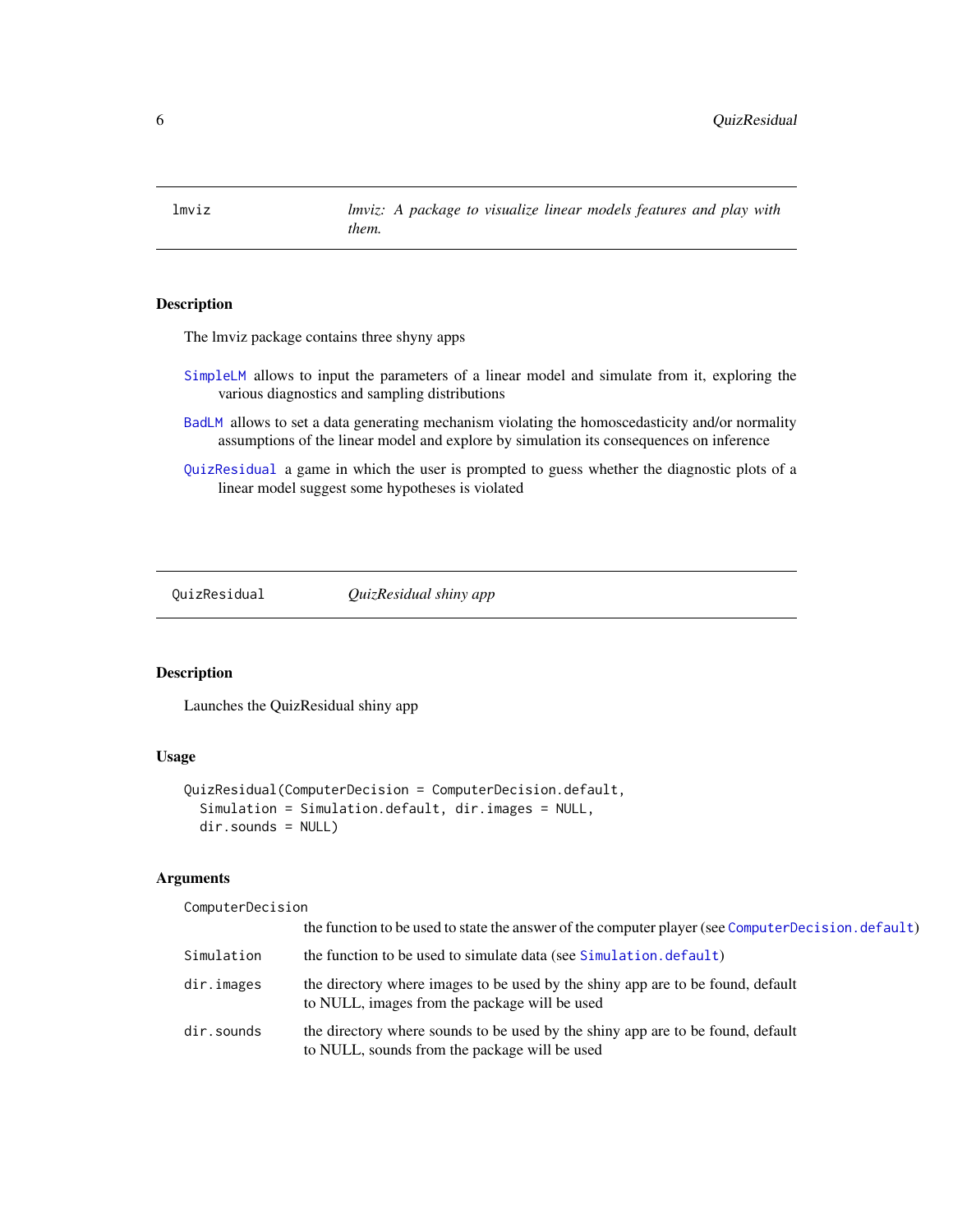#### <span id="page-6-0"></span>QuizResidual 7

#### Details

QuizResidual shiny app is a game in which the player is asked to guess, based on four standard diagnostic plots of a linear model, whether there is a violation of one of the basic assumptions: linearity, homoscedasticity, normality of errors.

The program will simulate a sample  $(x, Y)$  from a randomly chosen data generating mechanism possibly violating one of the assumptions (function [Simulation.default](#page-7-1)), fit a linear model and plot the diagnostic.

The computer player makes a guess on whether there is a violation of assumptions (function [ComputerDecision.default](#page-4-1)).

After the answer is given, the true data generating mechanism will be shown in the plot, in particular, the true regression function, the true standard deviation of errors and the true density of errors.

The game can be customized by coding your own Simulation and ComputerDecision functions passing them as arguments.

Sounds will be played depending on whether the correct or wrong answer is given and a final sound is played depending on the outcome, also an appropriate image is shown. (Sounds are taken from the site https://freesound.org/, images from https://wpclipart.com and are public domain, other sounds and images can be used by calling the app with the directories where the images are stored as argument, sounds must be named as follows: suonorr: sound to be played when both the player and the computer give the correct answer; suonowr: sound to be played when the player is correct and the computer is wrong; suonorw and suonoww are analogous; suonofinaleP/V/S: final sound to play in case of tie/win/loss; immagineP/V/S: image to be shown in case of tie/win/loss.)

#### Value

None

#### Author(s)

Francesco Pauli, <francesco.pauli@deams.units.it>

#### See Also

[ComputerDecision.default](#page-4-1), [Simulation.default](#page-7-1)

#### Examples

```
## Not run:
if (interactive()){
 QuizResidual()
 # if custom sounds and images are in the directory www in the working directory
 QuizResidual(dir.images=paste0(getwd(),"/www"),dir.sounds=paste0(getwd(),"/www"))
}
## End(Not run)
```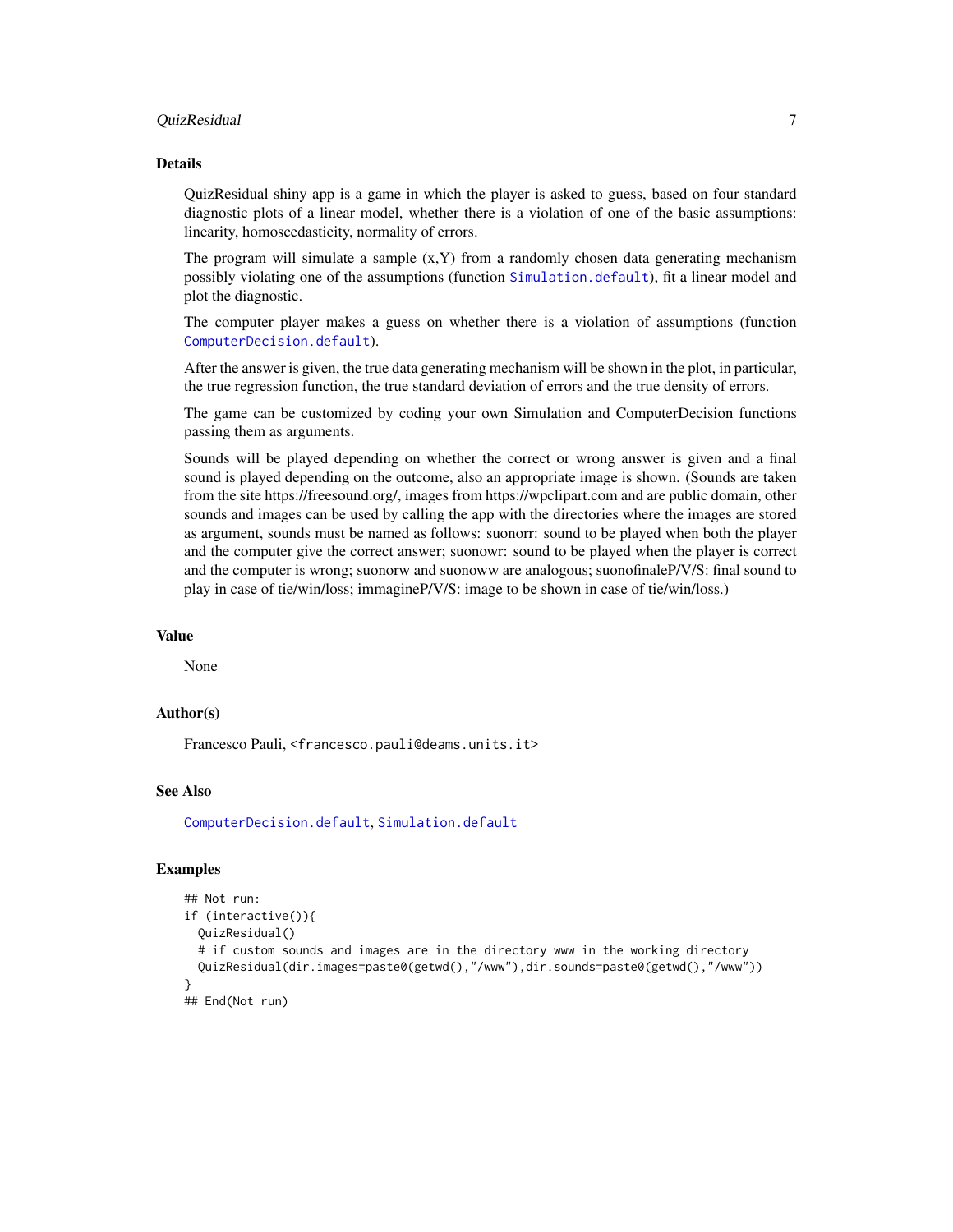<span id="page-7-2"></span><span id="page-7-0"></span>

#### Description

Launches the SimpleLM shiny app, which allows to input the parameters of a linear model and simulate from it, exploring the various diagnostics and sampling distributions

#### Usage

SimpleLM()

#### Author(s)

Francesco Pauli, <francesco.pauli@deams.units.it>

#### Examples

```
## Not run:
if (interactive()){
SimpleLM()
}
## End(Not run)
```
<span id="page-7-1"></span>Simulation.default *Simulates a sample*

#### Description

Simulates an (x,y) sample (suitable for estimating a lm) which can be either non linear/heteroscedastic/non normal or in line with standard lm assumptions

## Usage

Simulation.default(model.to.sim)

#### Arguments

model.to.sim an integer between 1 and 4 where 1=non linearity; 2=heteroscedasticity; 3=non normality; 4=no violation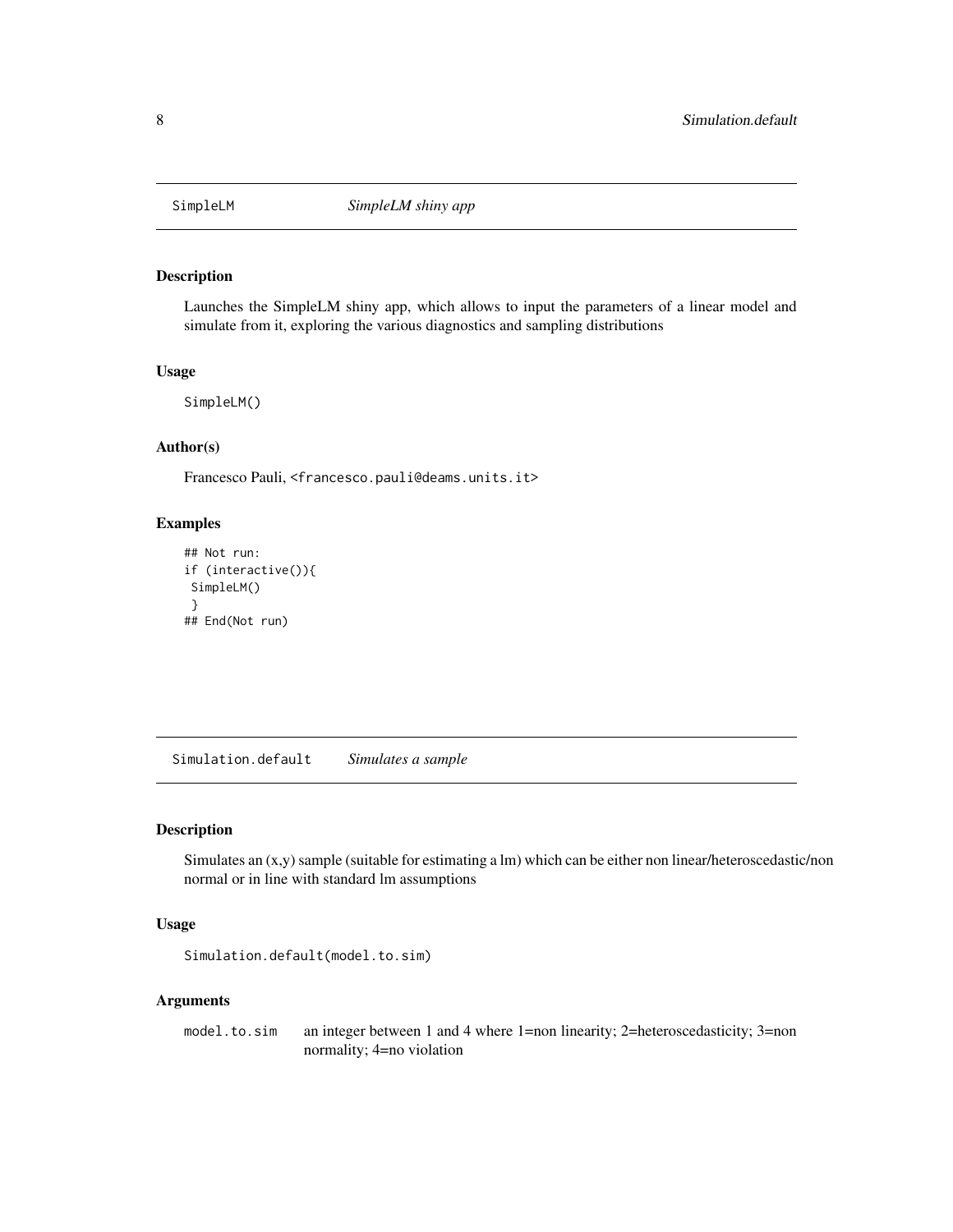## <span id="page-8-0"></span>Simulation.default 9

## Value

A list of objects (of which the first two are essential, the following are needed to display the correct solution in the shiny app)

| x,y               | the sample                                          |  |  |  |
|-------------------|-----------------------------------------------------|--|--|--|
| my                | the true mean of Y                                  |  |  |  |
| sderr             | the true standard deviation of errors               |  |  |  |
| errore            | the errors                                          |  |  |  |
| xperdens, ferrore |                                                     |  |  |  |
|                   | coordinates of points of the true density of errors |  |  |  |

## Author(s)

Francesco Pauli, <francesco.pauli@deams.units.it>

## See Also

[ComputerDecision.default](#page-4-1), [checksim](#page-3-1)

## Examples

Simulation.default(1)

Simulation.default(sample(1:4,1))